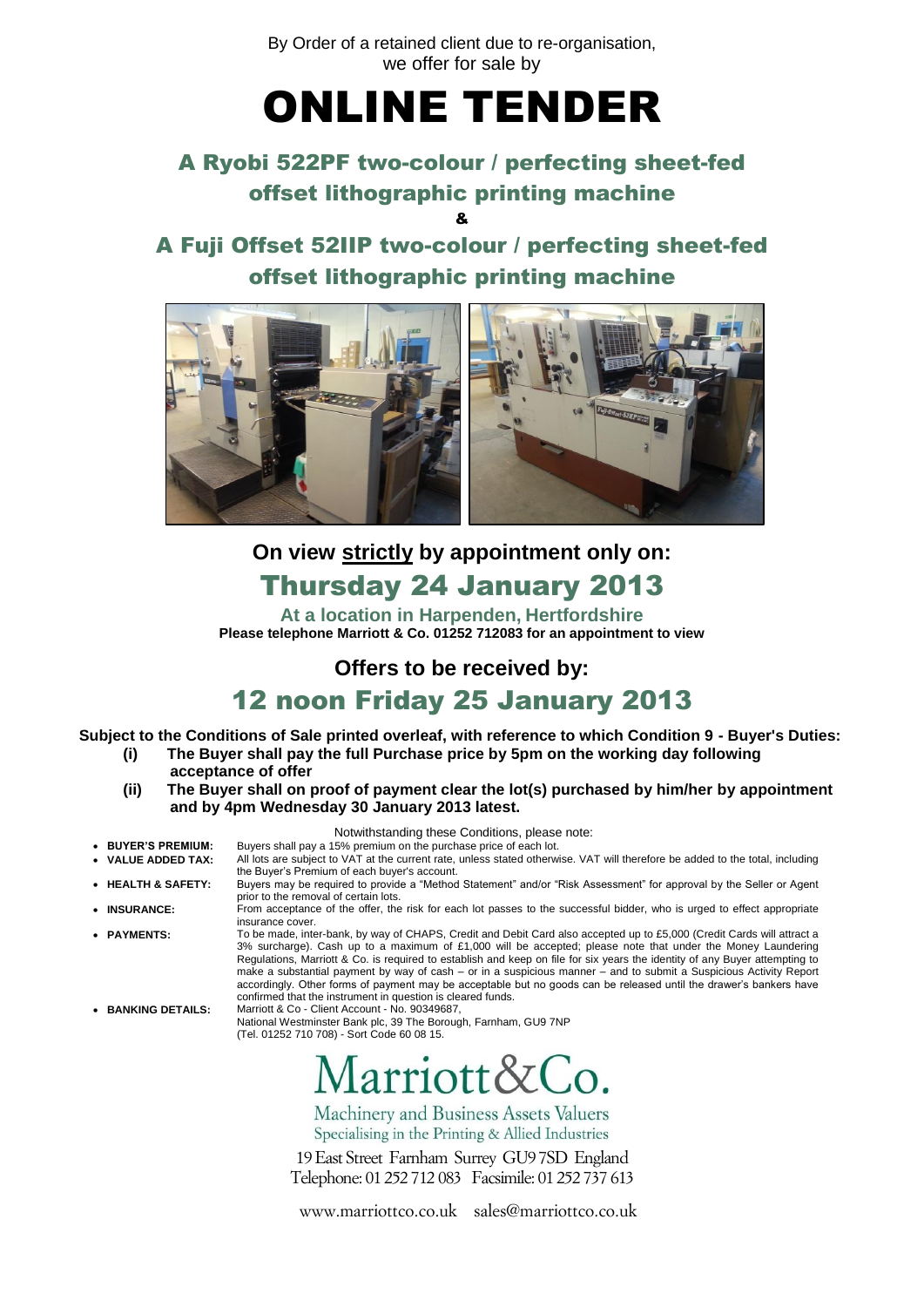## **CONDITIONS OF SALE BY TENDER**

### **'Online' sales use the internet, licenced software and a remote server over which Marriott & Co. has no control. Marriott & Co. accept no responsibility whatsoever for any bids placed**

#### **1. Definitions**

- In these conditions references to: (a) "The Agent" means the firm of Marriott  $\&$  Co. or any Partner or employee thereof at the time of Sale;
- (b) The "Buyer" shall have the meaning ascribed to it in Condition 6 and the "Buyers" shall been deemed to be principals (for the purpose of these conditions), unless to the knowledge of the Agent they are acting as agents on behalf of a named principal;
- (c) The "Seller" means the person owning or having the right to sell the lot;
- (d) "Lot(s)" means such goods, vehicles, computers and/or other items which are the subject of the Sale by Tender;
- (e) The Interpretation Act 1978 applies to the terms and expressions used in these conditions as if contained in the statute, and these conditions shall be governed by English Law.

#### **2. The Condition of Goods**

Whilst every care has been taken in the preparation of any advertisement brochure and other publication, they are necessarily statements of opinion and must not be relied upon as statements of fact. Neither the Seller nor the Agent is responsible for the correctness of any description of any lot. The Agent sells as agent for the Seller (unless otherwise specifically declared). The Agent is not in a position to know the history or assess the quality of the lots. Lots sold are likely to have been subject to wear and tear caused by use or the effects of age and may have faults and imperfections. Buyers are given opportunities at the viewing times to examine lots and will be assumed to have done so. They must rely solely on their own skill or judgement as to whether lots are fit for any particular purpose and whether they comply with the catalogue description.

#### **3. Personal Risk and Damage to Property**

- Every person on the premises where the lots are being exhibited or sold before, during or after the sale are:
- (a) Deemed to be there at their own risk and neither the Seller nor the Agent shall be liable for any loss, accident or injury sustained howsoever caused; and
- (b) Responsible for any damage they, their carriers or other agents may cause to any lot, to the premises or any other property.

#### **4. Duties of Persons Present**

All persons present at the sale agree to refrain from conduct which may cause a nuisance to others present and to indemnify the Agent against the consequences of any proceedings brought against them in respect of such conduct.

#### **5. Offers**

All offers shall be submitted in the manner prescribed by the Agent, and shall be treated as being made upon these Conditions of Sale and on the basis that the party making the offer has notice of these conditions. All offers shall be binding upon the party making the offer unless otherwise notified by the Agent.

#### **6. Ascertainment of the Buyer**

The Buyer shall be the person making the offer which is acceptable to the Agent; the Buyer will be informed in writing accordingly.

#### **7. Agent's Discretion**

The Agent has sole discretion to refuse any offer, to withdraw any lot, and exclude any person from the sale site.

#### **8. Buyer's Premium and Value Added Tax**

The Buyer shall pay a 15 per cent premium on the purchase price of each lot whether sold by tender or private treaty (such premium to belong to the Agent), together with Value Added Tax at the current rate on the purchase price of each lot (unless the lot is notified as not attracting Value Added Tax) and on the premium.

#### **9. Duties of Buyers**

- The Buyer shall:
- (a) Pay the full purchase price together with any chargeable Value Added Tax by the time/date stated overleaf;
- (b) In accordance with the Health & Safety at Work Regulations and Construction Design & Management Regulations, the Buyer may be required to provide a "Method Statement" and/or "Risk Assessment" for approval by the Seller and/or the Agent prior to the removal of any lots. The Buyer is responsible for electrical disconnections which must be carried out by a suitably qualified electrician, and the Buyer is responsible for the removal of any fluids and/or waste in and around the lot(s) strictly in accordance with the Control of Substances Hazardous to Health Regulations;
- (c) On proof of payment and by appointment, remove the goods expeditiously and by the time/date stated overleaf;
- (d) Where lots are fixed to land and/or buildings, detach such lot safely and lawfully without the use of flame cutters, explosives or any other dangerous equipment or processes (unless with previous written permission of the Agent) and forthwith make good any damage to the land and/or buildings and the Buyer undertakes to indemnify the Agent and (where appropriate) the Seller against any costs, damage, claims and demands arising upon such

removal. The Agent may require prior to removal a sum from the Buyer to cover the likely damage caused by such removal. The Agent shall be entitled to exercise a lien on any lot purchased by the Buyer until all or any damage or loss has been paid in full.

## **10. Liability of the Agent and Sellers**

- Lots are sold with all faults and defects and with all errors of description and neither the Seller nor the Agent is responsible for any defects whatsoever. All implied conditions relating to description, fitness and quality are accordingly excluded;
- (b) The Seller and the Agent do not make or give, nor has any person in the employment of the Agent any authority to make or give, any express representation or warranty with regard to any lot - except as provided by Condition 11 below.

#### **11. Risk and Passing of Property**

Subject to Condition 15 below, the Seller warrants to the Agent and to the Buyer that the Seller is the true owner of the lot or is properly authorised to sell it. Each lot is at the sole risk of the Buyer upon acceptance of the Buyer's offer. Title shall not pass to the Buyer until payment has been made in full and until such time the Agent shall have a lien on the lot.

#### **12. Default by the Purchaser**

- If the Buyer fails to comply with his duties, the Agent shall have the right to: (a) Resell the lots by Public Auction or otherwise without notice to the Buyer, and if any loss arises from such a resale after deducting the Agent's full costs and expenses, the Buyer shall be responsible to the Agent for that loss (any net surplus to be the Seller's); and
- (b) Where a deposit is paid, to forfeit that deposit; and (c) Charge interest on any unpaid balance at the rate
- Charge interest on any unpaid balance at the rate of 2 per cent above base rate from time to time; and
- (d) Charge for storage arising after the time for removal at the rate of 25 per cent per annum of the sale price and to release the lots in question to the Buyer only after payment in full of all storage and removal expenses incurred (as well as the full purchase price).

#### **13. Computer Software and Data**

The sale of any computers specifically excludes any software and/or data that may be held on computer carrying media, and the Buyer undertakes to not use and to remove and/or re-licence any software and to not use and to remove all data within the meaning of the Data Protection Act 1998 from the computer carrying media.

#### **14. Safety of Machinery, Vehicles and Portable Appliances**

- (a) Lots may not comply with the Health and Safety at Work Act 1974 or other relevant safety legislation. Accordingly the Buyer undertakes not to use any lot purchased until satisfied that it complies with the relevant Acts and Regulations relating to such machines and equipment, to handle correctly any toxic chemicals and dangerous substances, and to indemnify the Agent against any failure to observe this undertaking;
- (b) In the case of the sale of vehicles, no vehicle is warranted or held out to be roadworthy; the Buyer undertakes to ensure that no vehicle is used unless it complies with the Road Traffic Acts and other relevant legislation; the odometer reading of vehicles is not warranted;
- (c) All goods sold are sold as used and are not supplied as new;
- (d) This sale is subject to Marriott & Co. being satisfied that all electrical and/or gas portable appliances are safe, and the Buyer must allow access for a competent person nominated by Marriott & Co. to inspect and carry out any necessary portable appliance tests (at the Seller's expense); any item failing a safety test will be excluded from the sale and scrapped.

#### **15. Insolvency and Death**

Where the Agent conducts a sale on behalf of a Seller who is the Administrative Receiver, Administrator, Liquidator or Supervisor of a limited company or Trustee in Bankruptcy or Supervisor of an individual:

- (a) The Seller shall only act as an agent on behalf of the company or bankrupt or individual (as the case may be) and shall be under no personal liability whatsoever in respect of the contract for sale of any lot;
- (b) The Seller and the Agent on his behalf sell whatever right, title or interest the company, bankrupt or individual may have in the lot; no warranty is given or authorised to be given by the Seller nor the Agent with regard to the Seller's title to any lot(s) sold; any claims with regard to retention of title or other claims to the lot(s) will be the responsibility of the Buyer without any recourse to the Seller or the Agent; no adjustment will be made if it subsequently transpires that the lot(s) are subject to third party ownership;
- If before title to any lot has passed to the Buyer, being an individual, he dies or enters into a composition or arrangement for the benefit of his creditors or has a Receiving Order in Bankruptcy made against him, or being a body corporate, has a Receiver or a Receiver and Manager or an Administrator appointed or goes into Liquidation or enters into an arrangement for the benefit of its creditors, then in all such cases the contract for sale for such lot may be, at the Agent's discretion, rescinded without notice to the Buyer. Upon recision, any deposit paid by the Buyer shall be forfeited and the Agent shall be entitled to exercise the rights set out in these Conditions of Sale on the basis of a deemed default by the Buyer.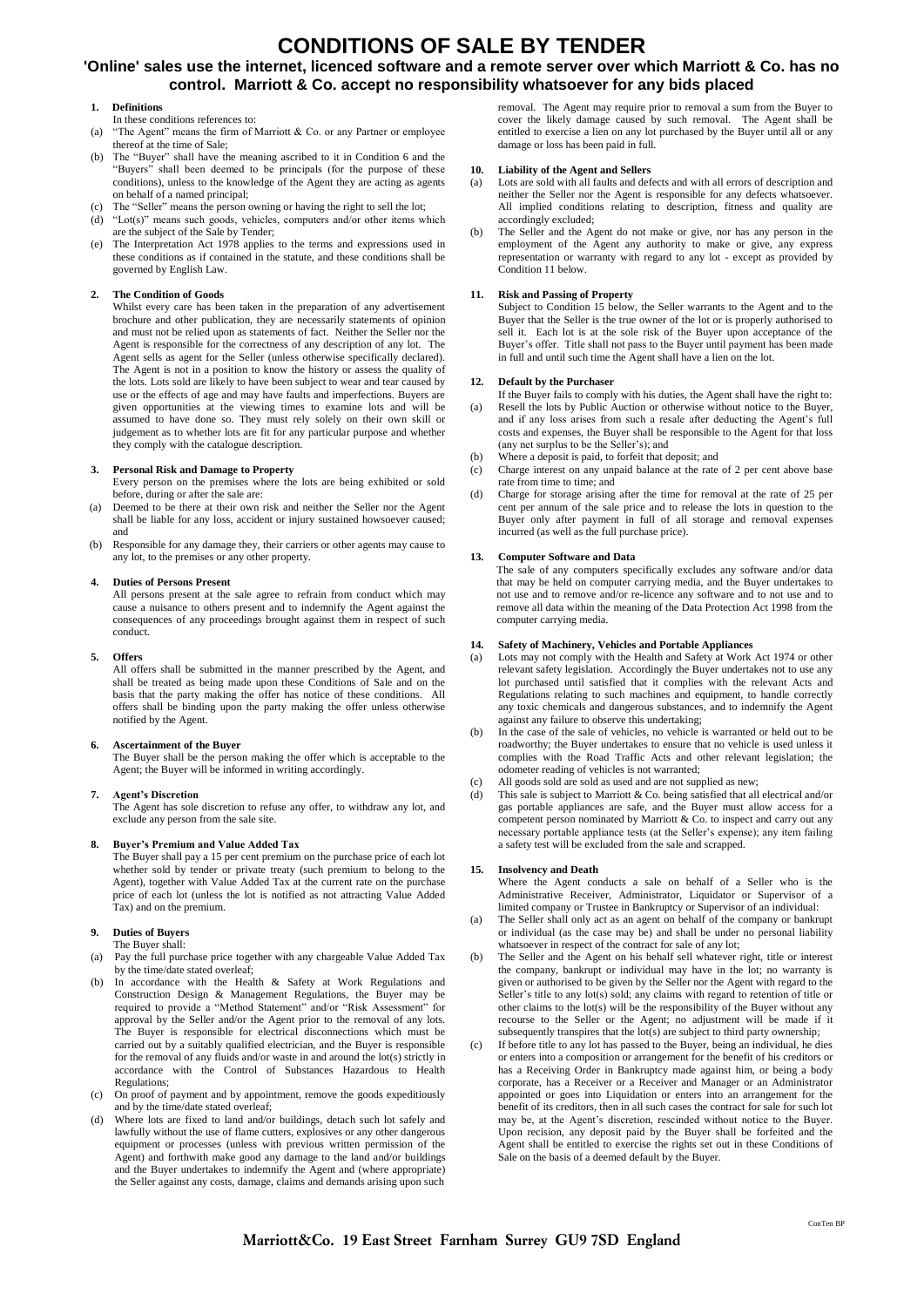### **Tender Form (Ref. DOC-01)**

## **To: Marriott & Co., 19 East Street, Farnham, Surrey, GU9 7SD Fax: 01252 737 613**

I/we hereby tender for the purchase of the lot(s) as described below, and in the event of the offer(s) being accepted agree to complete the purchase in accordance with the Conditions of Sale as printed in this document.

## **Lot Description Offer**

**1** A **Ryobi 522PF** 52cm two-colour / perfecting sheet-fed offset lithographic printing machine no. 1163 with elevating pile stream feeder, X100 RPH control, alcohol dampening, chain pile delivery, spray device and ancillaries including tools, £.......................+BP+VATblankets, peach dampers, wash up plates, parts book and instruction manual